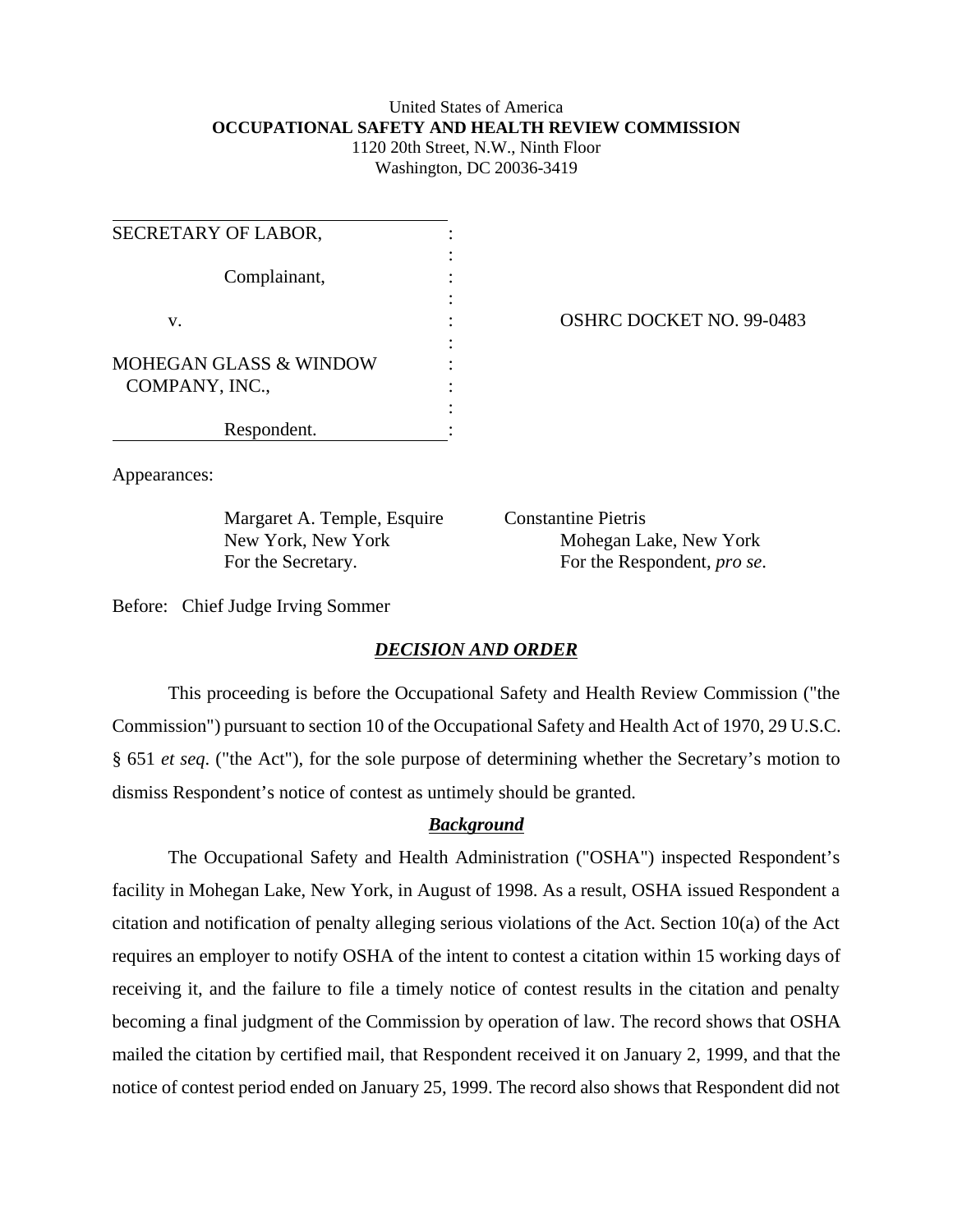file a notice of contest until February 11, 1999, after OSHA had advised it that the citation and penalty had become a final order of the Commission. The Secretary filed her motion to dismiss on May 11, 1999, and the hearing in this matter was held on August 13, 1999.

## *Discussion*

The record plainly shows that Respondent did not file its notice of contest until after the 15 day contest period had ended. An otherwise untimely notice of contest may be accepted where the Secretary's deception or failure to follow proper procedures caused the delay in filing. An employer is also entitled to relief if it shows the Commission's final order was entered as a result of "mistake, inadvertence, surprise, or excusable neglect" or "any other reason justifying relief," including mitigating circumstances such as absence, illness or a disability that would prevent a party from protecting its interests. *See* Fed. R. Civ. P. 60(b); *Branciforte Builders, Inc.*, 9 BNA OSHC 2113 (No. 80-1920, 1981). There is no evidence and no contention that the Secretary was deceptive or failed to follow proper procedures in this matter. Rather, Respondent is requesting, in essence, that the late filing be excused under the circumstances.

At the hearing, Constantine Pietris, Respondent's president, testified that he had been in the business of installing windows, doors and mirrors for about 30 years; he indicated that his company was very small, with only one helper and an office clerk, and that he had an accountant and another individual with whom he consulted about his business affairs. Mr. Pietris said he had corrected the conditions the OSHA compliance officer had pointed out and that he had "thought [he] was done with it." He also said that both of his business consultants were out of town when he received the citation, that he could not read English very well, and that he had not understood the importance of the citation. Mr. Pietris noted that his wife had been hospitalized during this period, that he also had two small children, and that he had had his "hands full." Mr. Pietris further noted that when an official from OSHA had called him about the citation on February 1, 1999, he had gone into the OSHA office personally the next day to discuss it. (Tr. 25-32).

The citation issued to Respondent explains the 15-day contest period, in the first paragraph on the first page, as follows:

You must abate the violations referred to in this Citation by the dates listed and pay the penalties proposed, unless within 15 working days ... from your receipt of this Citation and Notification of Penalty you mail a notice of contest to the U.S.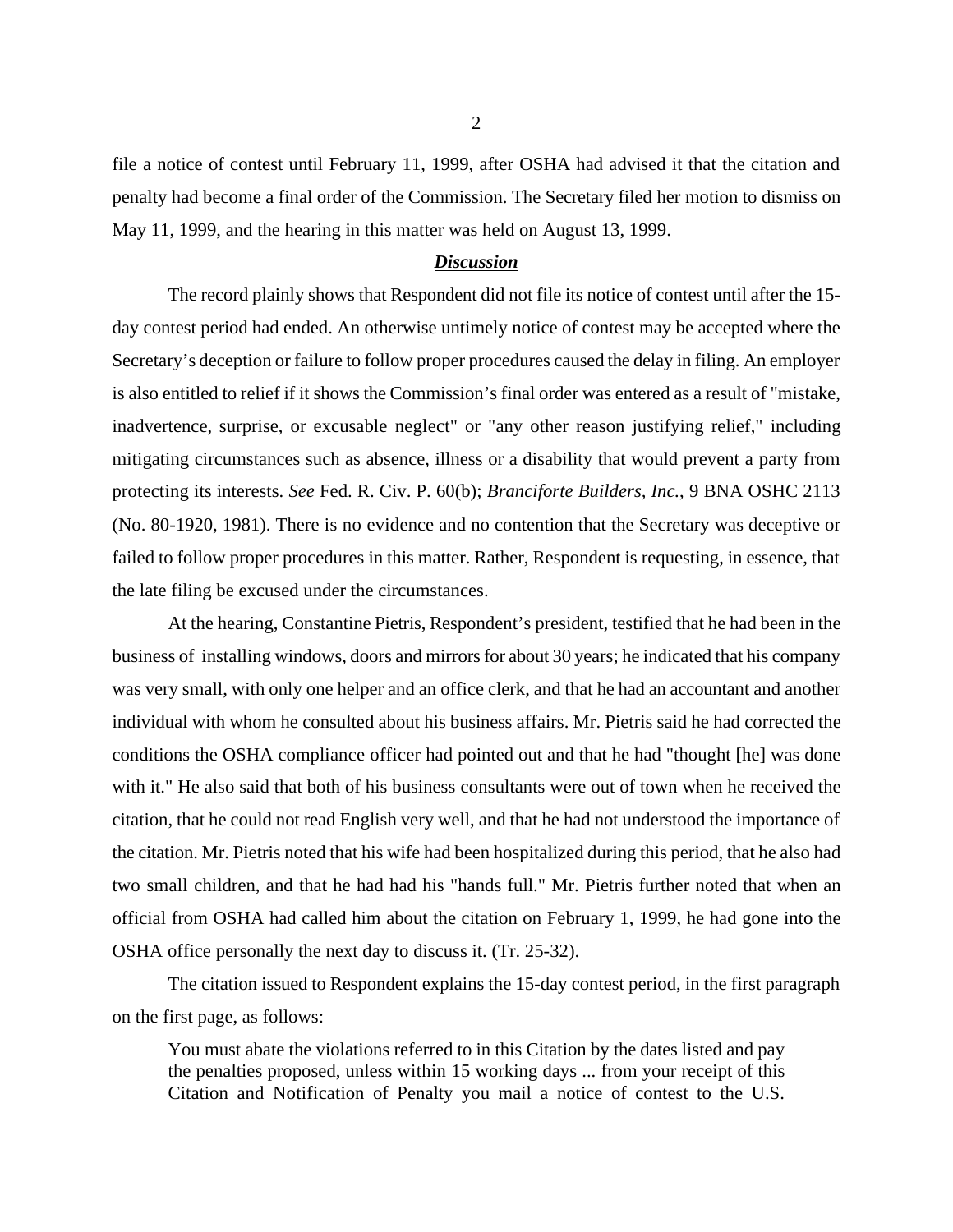Department of Labor Area Office at the address shown above. Please refer to the enclosed booklet (OSHA 3000) which outlines your rights and responsibilities and which should be read in conjunction with this form.

The citation further explains the contest period, on page 2, as follow:

**Right to Contest** - You have the right to contest this Citation and Notification of Penalty. You may contest all citation items or only individual items. You may also contest proposed penalties and/or abatement dates without contesting the underlying violations. **Unless you inform the Area Director in writing that you intend to contest the citation(s) and/or proposed penalty(ies) within 15 working days after receipt, the citation(s) and the proposed penalty(ies) will become a final order of the Occupational Safety and Health Review Commission and may not be reviewed by any court or agency.**

The Commission has held that the OSHA citation plainly states the requirement to file a notice of contest within the prescribed period and that ignorance of procedural rules does not constitute "excusable neglect" for purposes of Rule 60(b). *Roy Kay, Inc.*, 13 BNA OSHC 2021, 2022 (No. 88-1748, 1989); *Acrom Constr. Serv., Inc.*, 15 BNA OSHC 1123, 1127 (No. 88-2291, 1991). The Commission has also held that a business must have orderly procedures for handling important documents and has denied Rule 60(b) relief where the employer has asserted the late filing was due to events such as changes in management, misplacing the citation, or the absence of the person responsible for OSHA matters. *See Louisiana-Pacific Corp.*, 13 BNA OSHC 2020, 2021 (No. 86- 1266, 1989); *J.F. Shea Co.*, 15 BNA OSHC 1092, 1094 (No. 89-976, 1991); *E.K. Constr. Co.*, 15 BNA OSHC 1165, 1166 (No. 90, 2460, 1991). Finally, the Commission has held that Rule 60(b) cannot be invoked "to give relief to a party who has chosen a course of action which in retrospect appears unfortunate or where error or miscalculation is traceable really to a lack of care." *Roy Kay, Inc.*, 13 BNA OSHC 2021, 2022 (No. 88-1748, 1989).

The testimony of Constantine Pietris indicates that his failure to file a timely notice of contest was due primarily to his inexperience with OSHA, his limited understanding of written English, and the absence of his business consultants.<sup>1</sup> However, based on the foregoing Commission precedent, these reasons do not constitute excusable neglect or "any other reason justifying relief" pursuant to Rule 60(b). The citation clearly gave notice of the filing requirement, and the record shows that Mr.

<sup>&</sup>lt;sup>1</sup>Pietris' testimony also indicates that another factor was his wife's hospitalization.